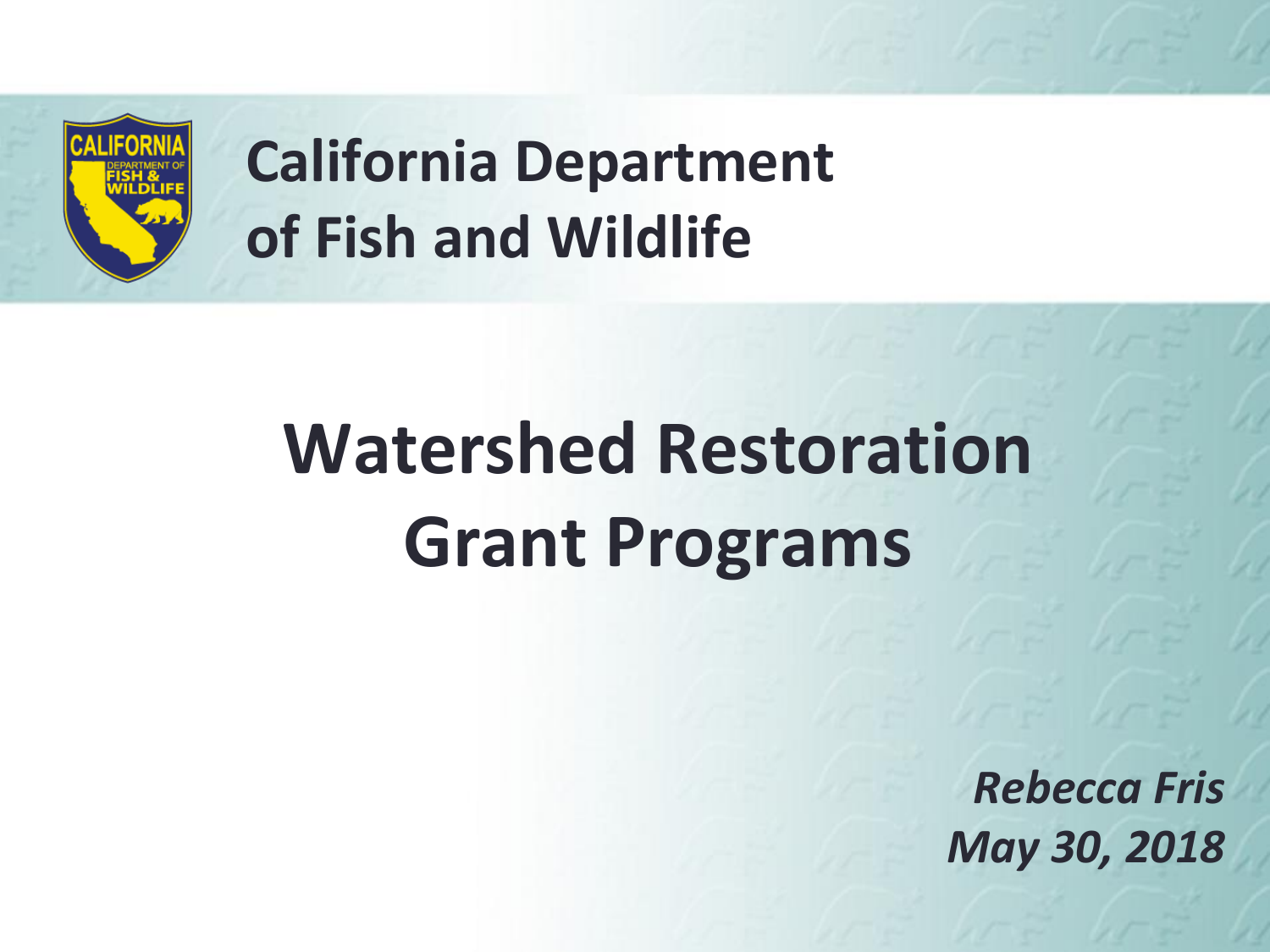

- **Meadow restoration funding successes and future opportunities**
	- **Proposition 1**
	- **Greenhouse Gas Reduction Fund**

**Moving ahead with restoration**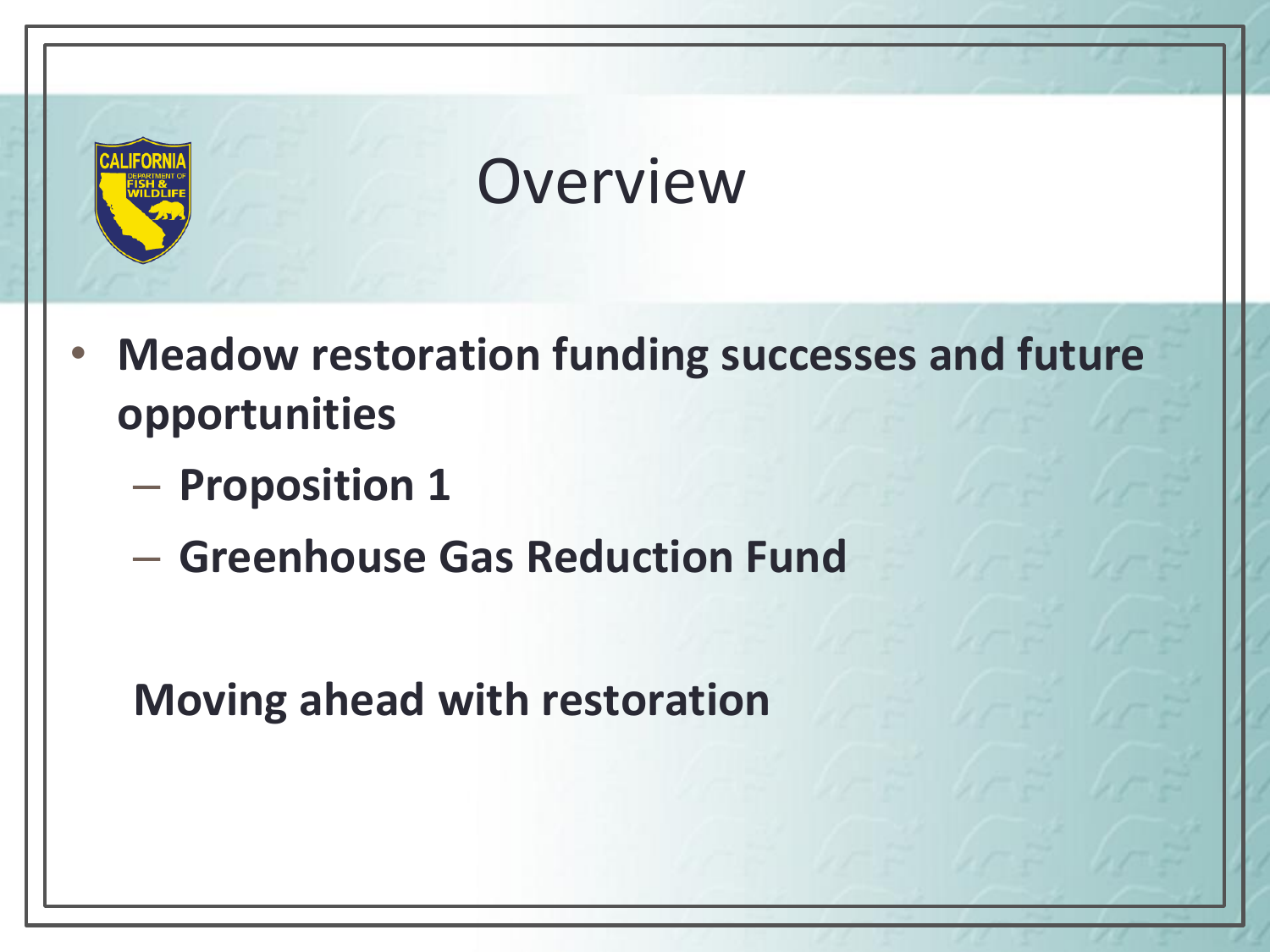# Proposition 1



- **The Water Quality, Supply, and Infrastructure Improvement Act of 2014 (Proposition 1)**
- **Provides funding to implement the three objectives of the California Water Action Plan:** 
	- **1. More reliable water supplies**
	- **2. Restoration of important species and habitat**
	- **3. More resilient, sustainably managed water resources system**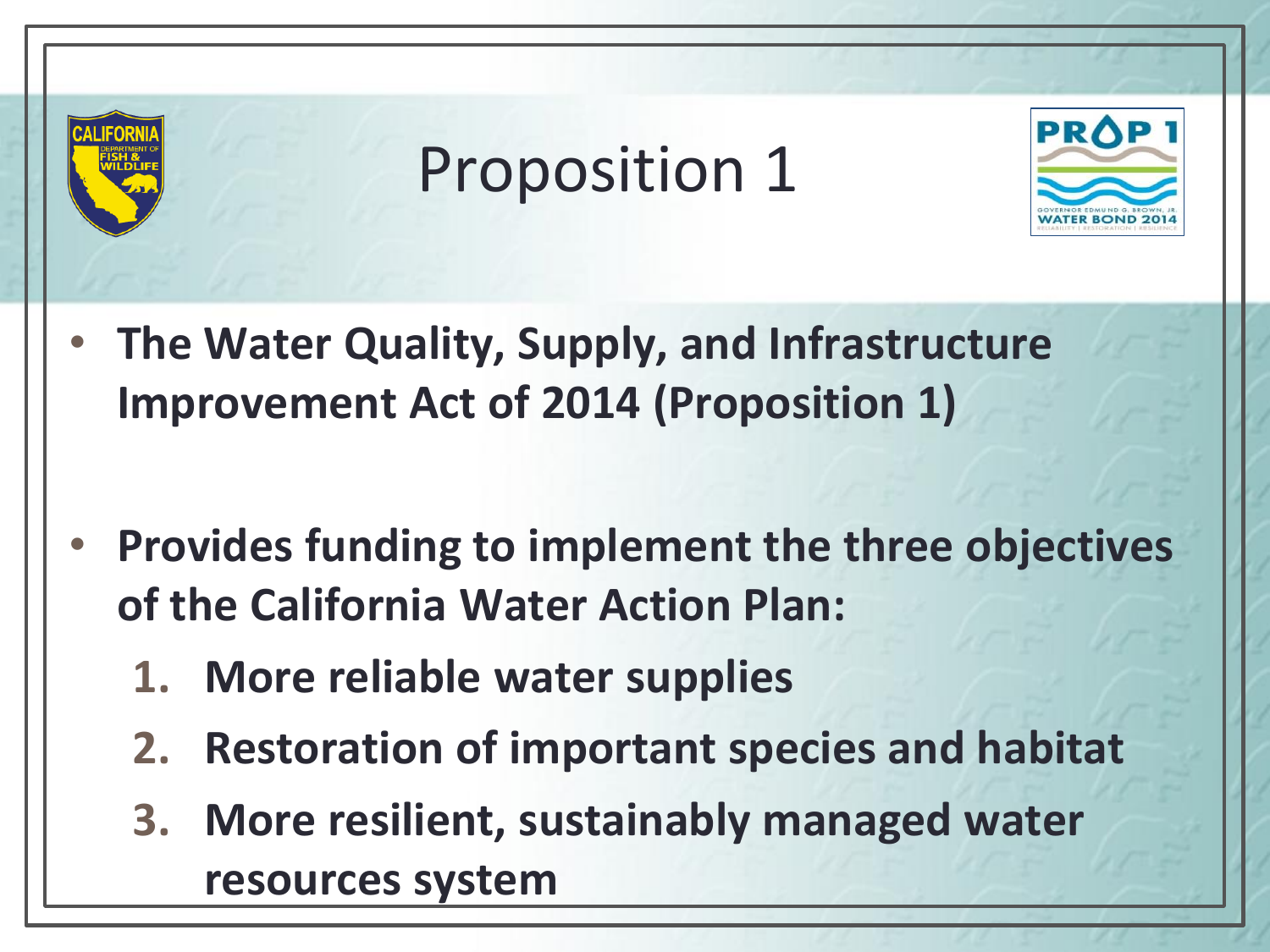# Proposal Solicitation Notice



- **Three grant rounds completed (2015, 2016 & 2017)**
	- **426 proposals received requesting \$556 M**
	- **Awarded just over 100 projects for \$115 M**
- **All Project Types – Acquisition, Planning, Implementation, and Scientific Studies**
- **Varied Priorities – e.g., Wetlands, Mountain Meadows, Headwaters, Fish Habitat**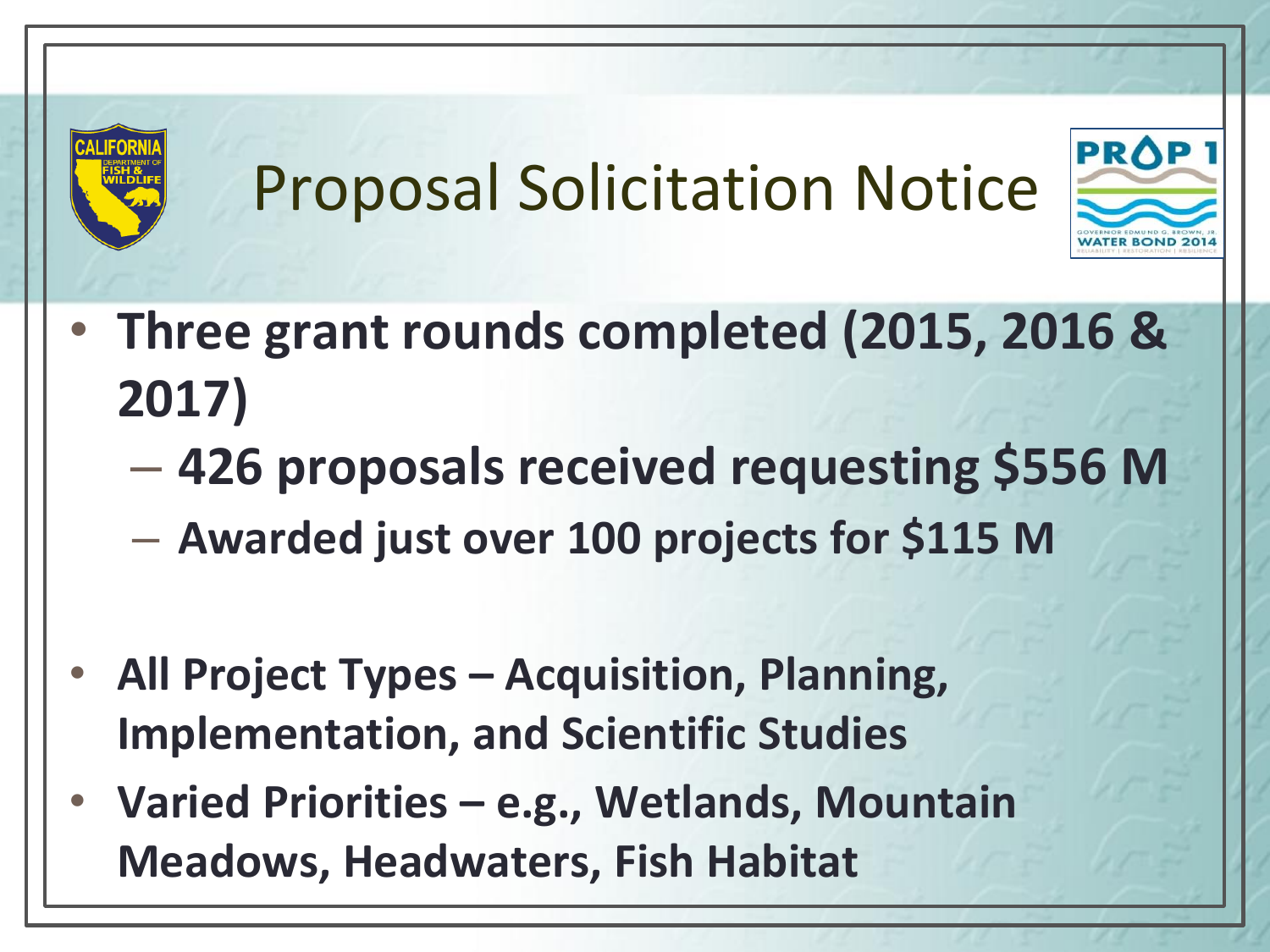

# Funded Projects



#### **Watershed Program**

Distribution of Watershed Restoration Funds by Project Topic

Distribution of Watershed Restoration Funds by Project Type



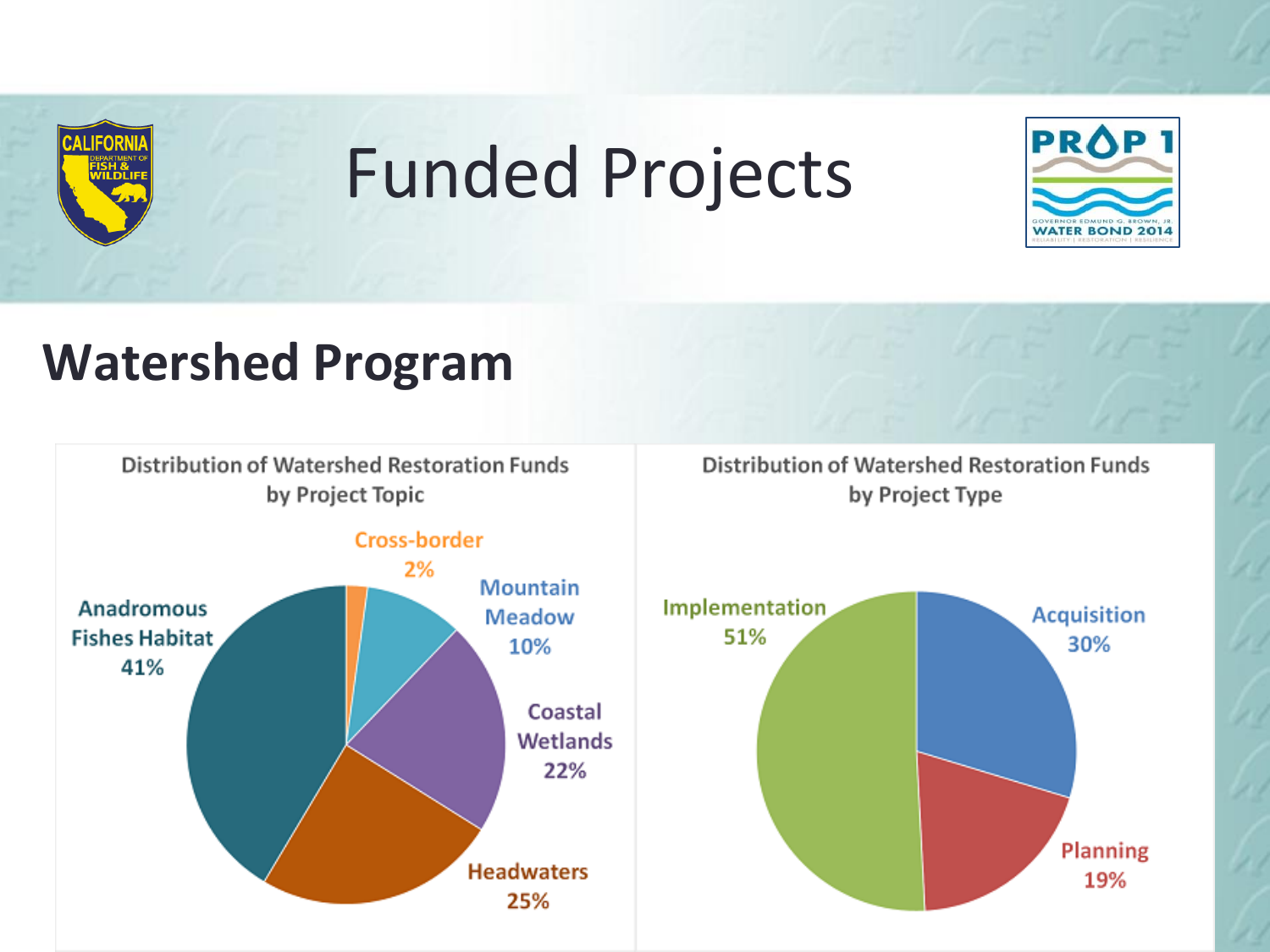# Proposal Solicitation Notice

**PROP** 



- **Planning: 7 projects, 2,219 acres**
- **Implementation: 6 projects, 1,060 acres**
- **Acquisition: 3 projects, 2,478 acres**

**Working toward CWAP goal of 10,000 acres**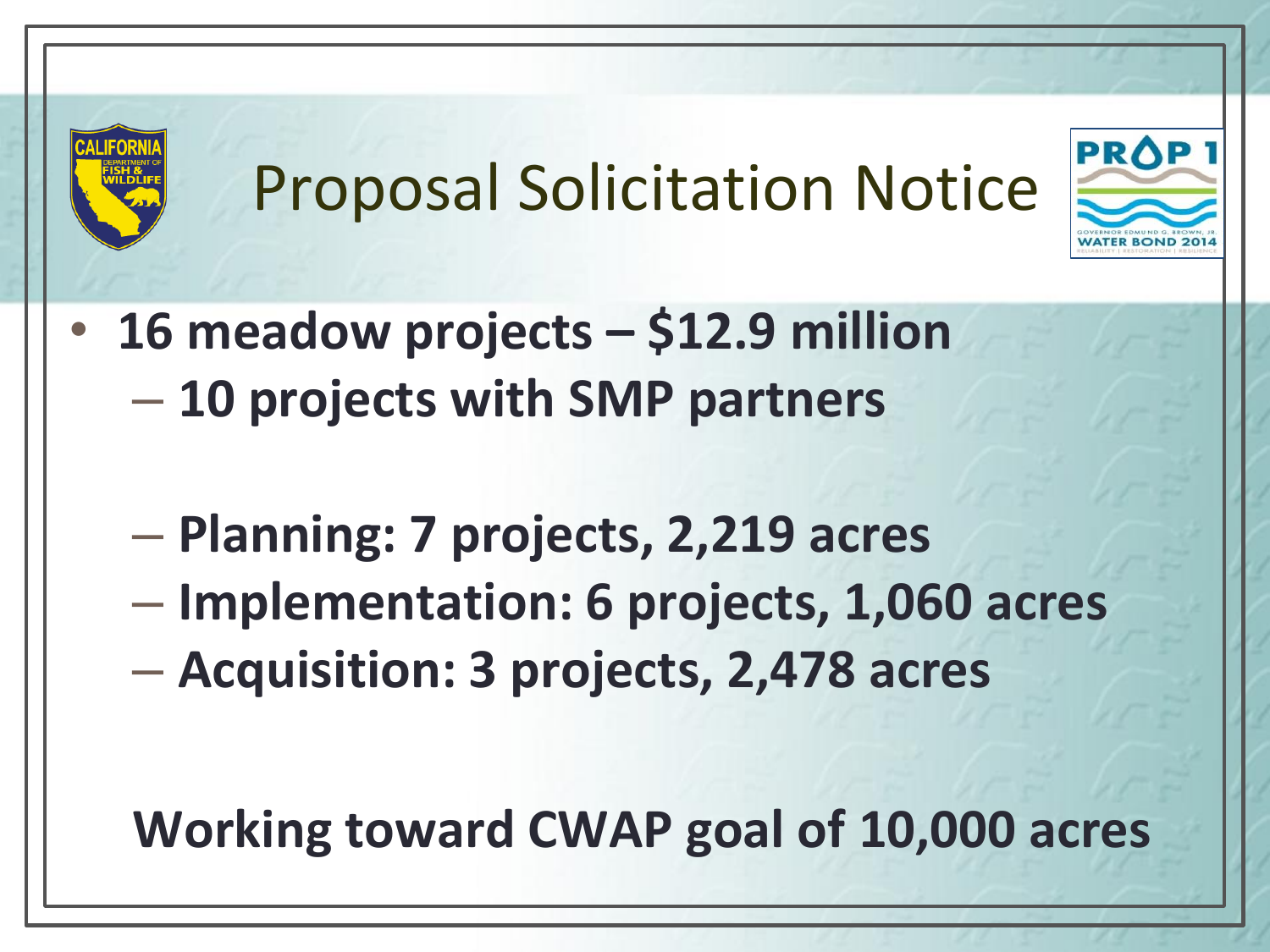



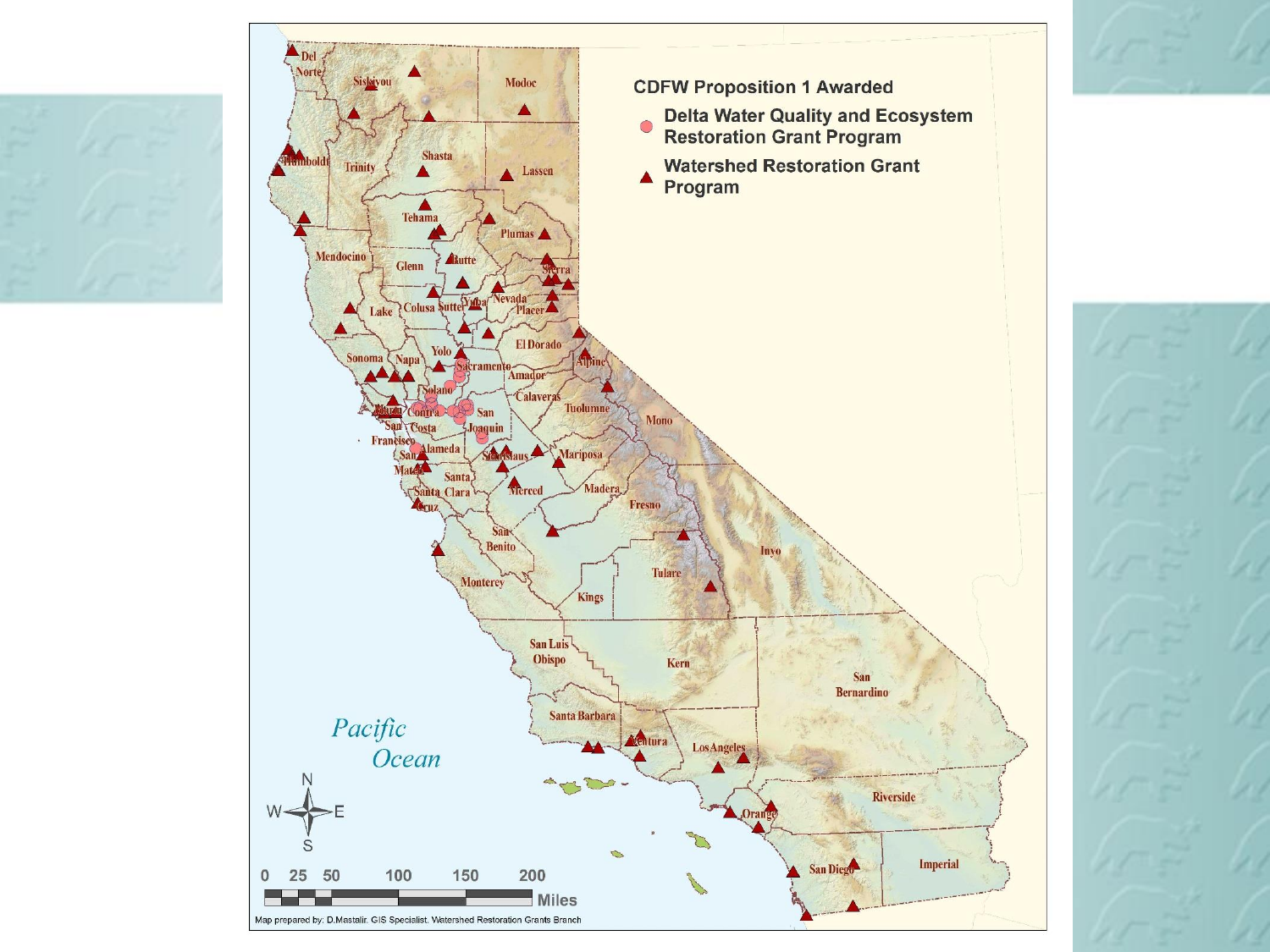

# Spring Solicitation



# *\$24 million watershed, \$7 million Delta available*

### *Priorities:*

- **Central Valley Salmon Resilience and Recovery**
- **Fire Recovery Response**
- **Restoration Project Implementation**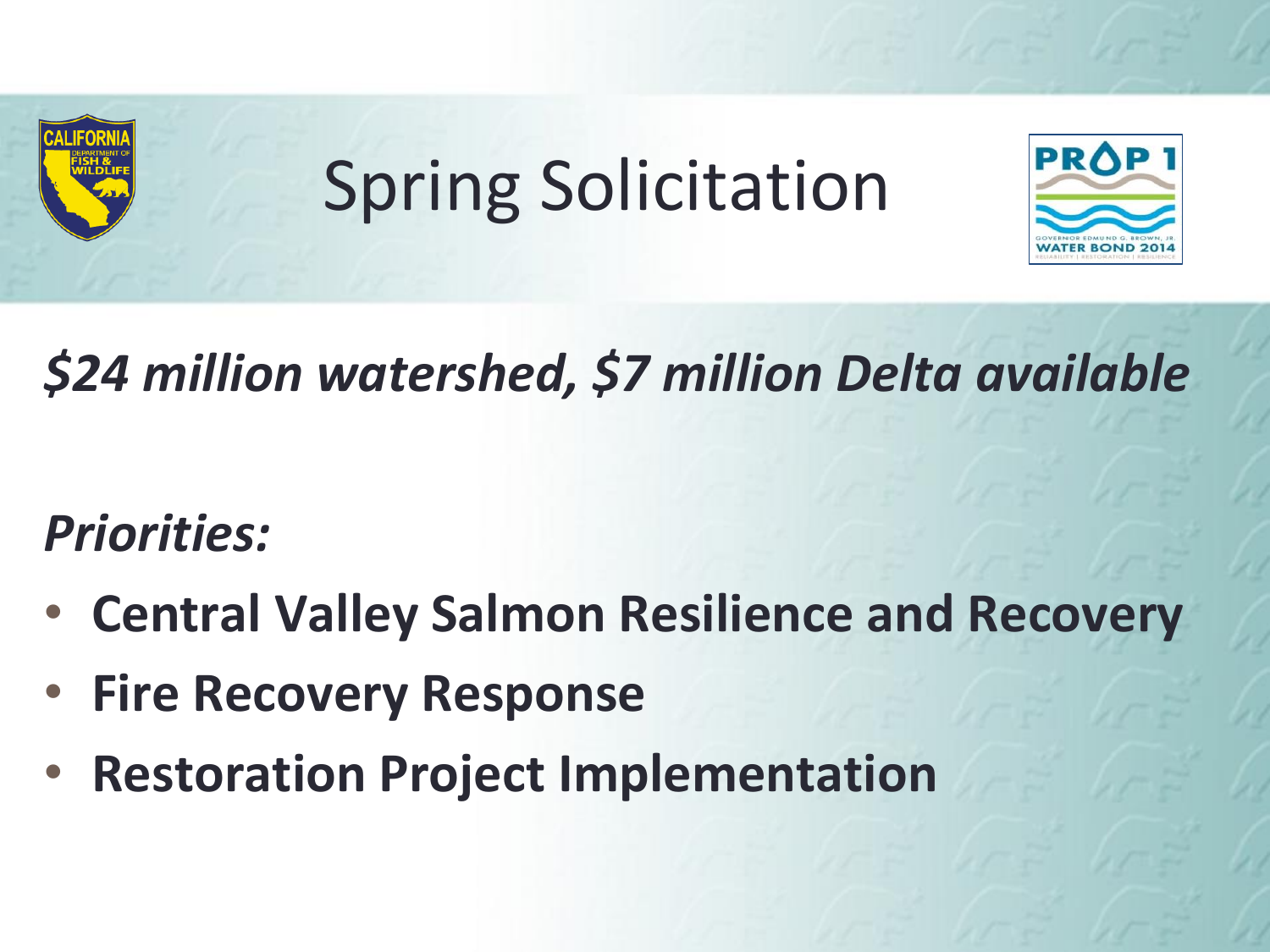

# Spring Solicitation



## *Project Types:*

- **Planning (Fire and Delta only)**
- **Implementation**
- **Scientific Studies (Delta only)**

**No Acquisition for this Solicitation**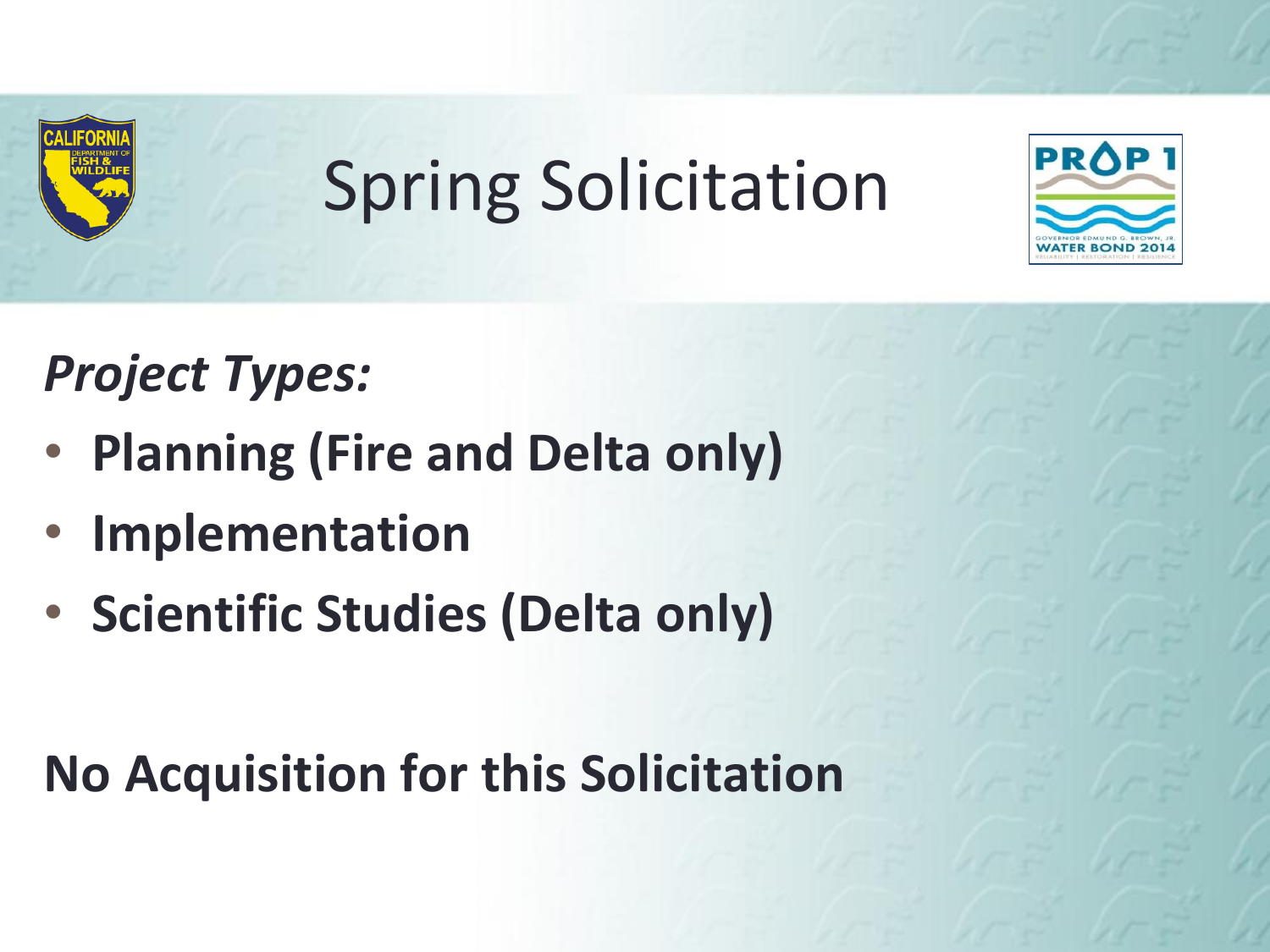

# Timeline



**Solicitation released April 30, 2018**

**Public Meeting May 30, 2018**

**Proposals Due June 13, 2018**

**Awards announced Fall 2018**

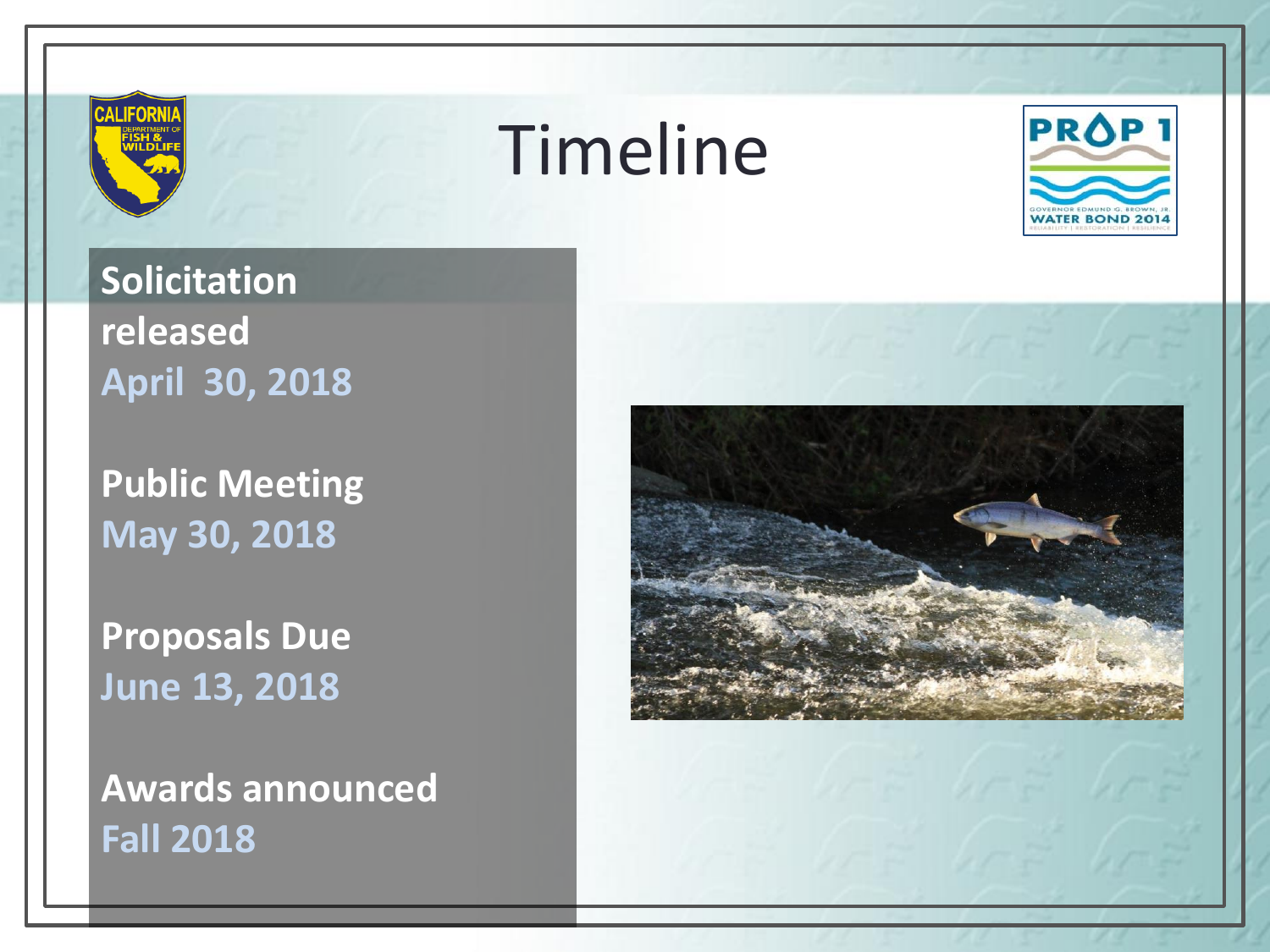

# Fall Prop 1 Solicitation



#### *Tentative timeline*

# *Solicitation out – Fall 2018 Proposals due – prior to Thanksgiving Awards announced – April 2019*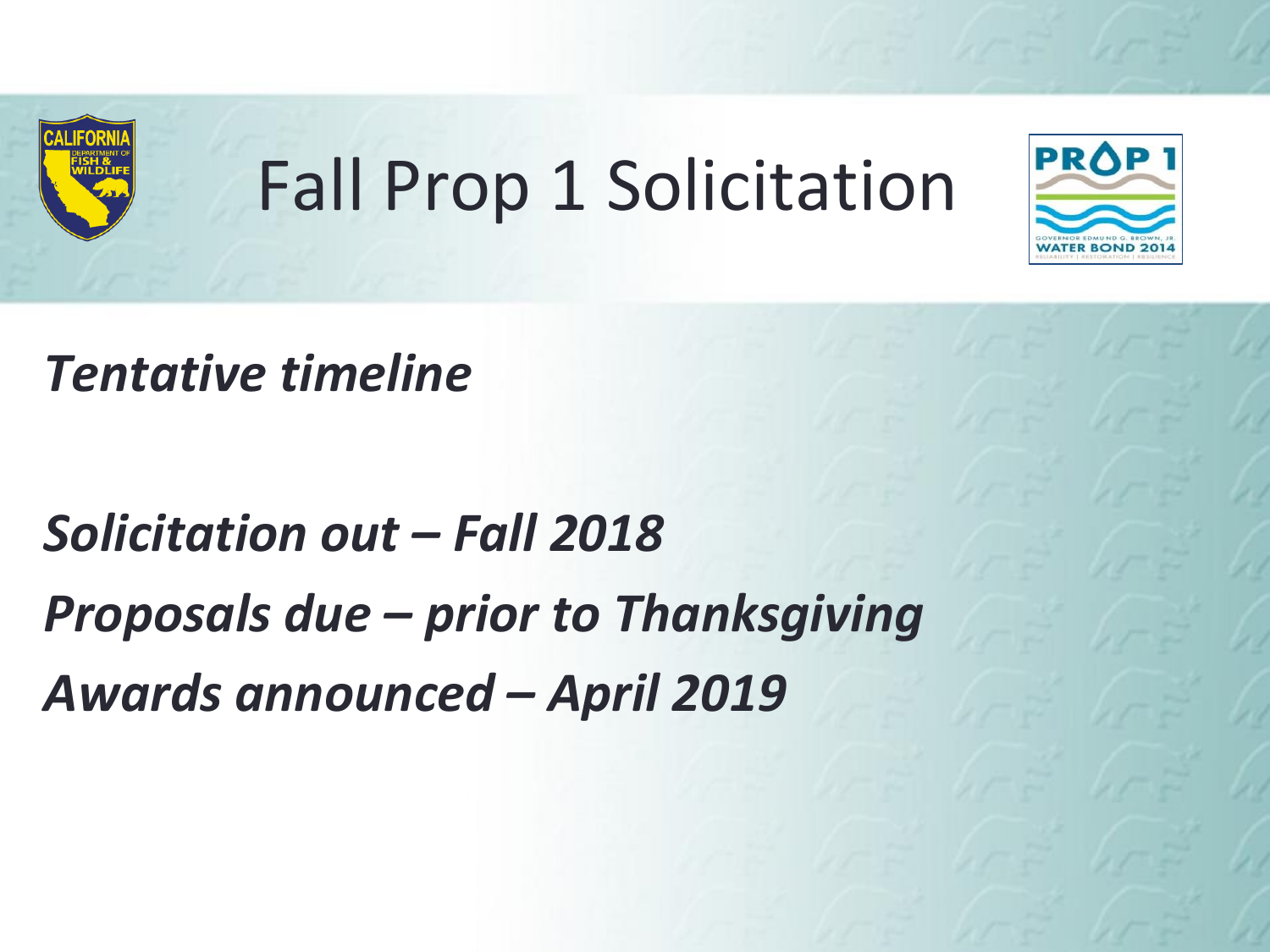

- **Grant Program Developed in 2014.**
- **Priorities – Further the Goals of AB 32 and the California Water Action Plan**
	- **Reduce Greenhouse Gas Emissions and Increase Sequestration**
	- **Co-Benefits - Restore Wetlands and Mountain Meadows**
	- **Provides ecological benefits**
	- **Projects Located in/relevant to the coastal/Delta system or the mountain meadow system**
	- **Disadvantaged Communities.**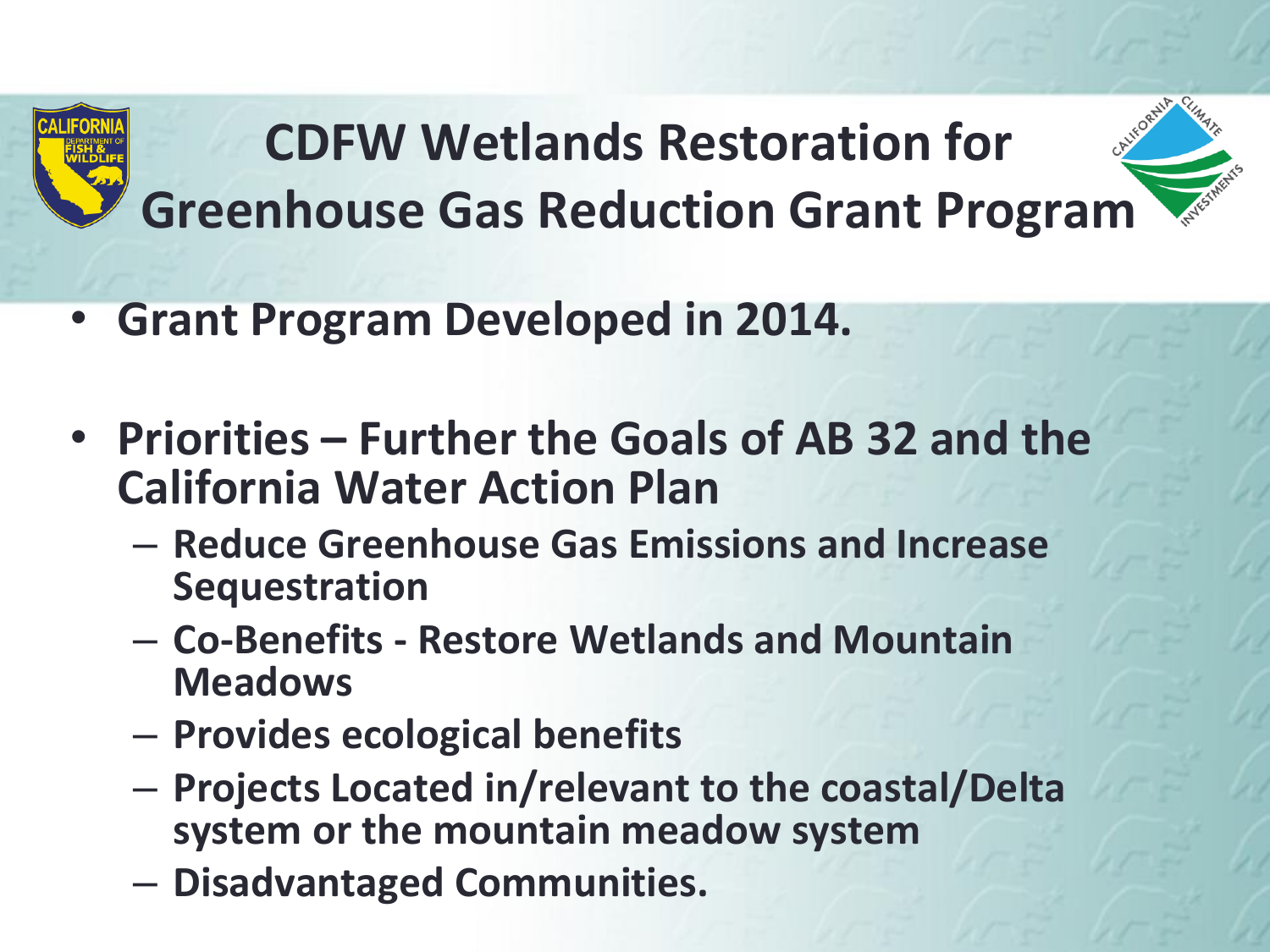

### **FY 2014-15**

- **Solicitation Released November, 2014**
- **27 proposals received, requesting \$49 million**
- **\$21 million available in local assistance**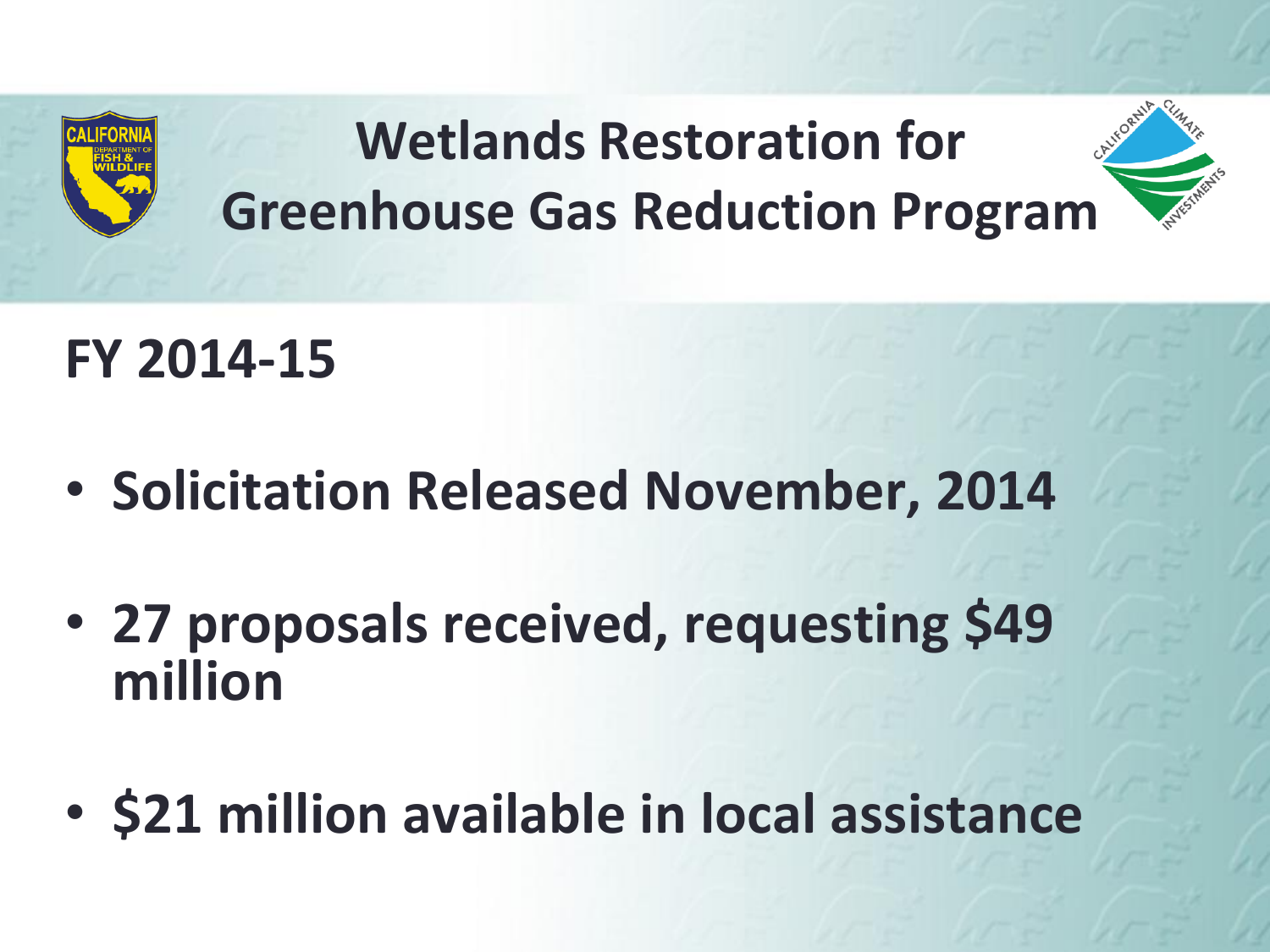

**Funded 12 projects** to restore or enhance approximately 2,500 acres of wetlands and mountain meadows

- **1 Delta Project**
- **3 Coastal Projects**



• **8 Mountain Meadow Projects (627 acres)**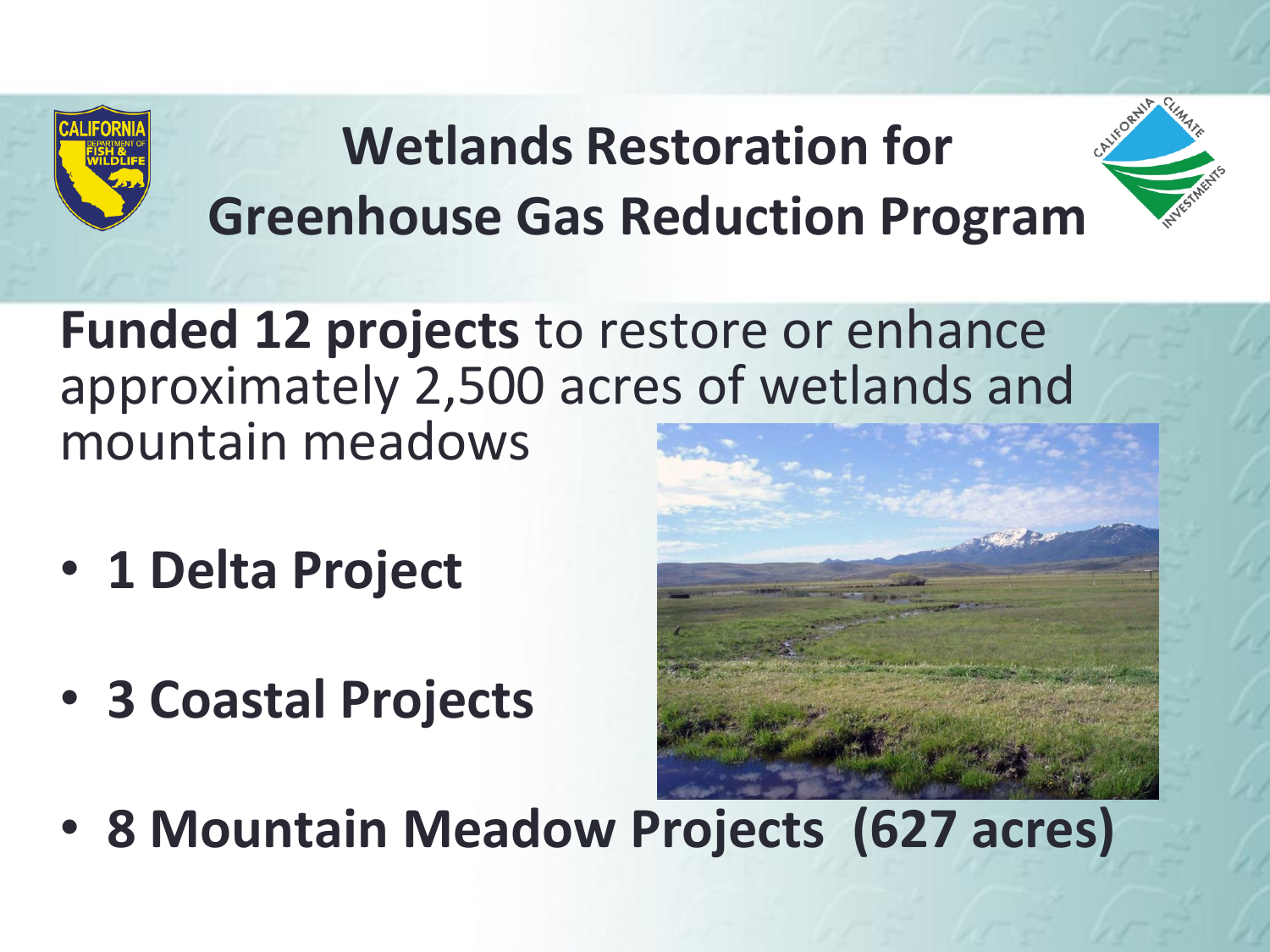





**INVEST**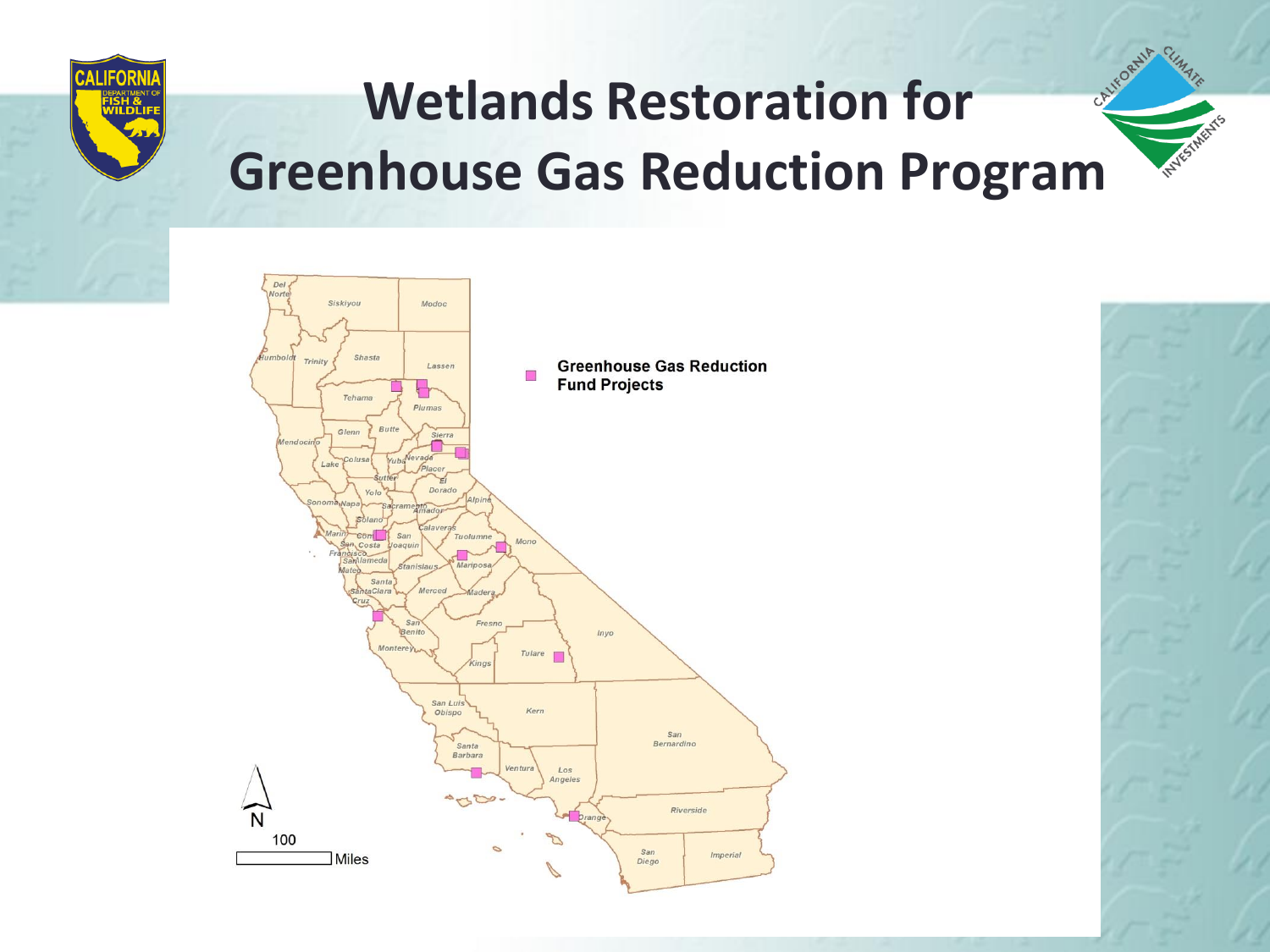

## **FY 2017-2018 Funding – \$12.75 million**

**Restore or enhance wetlands to achieve quantifiable GHG reduction benefits and provide co-benefits:**

- **mountain meadows**
- **coastal tidal wetlands**
- **Delta wetlands**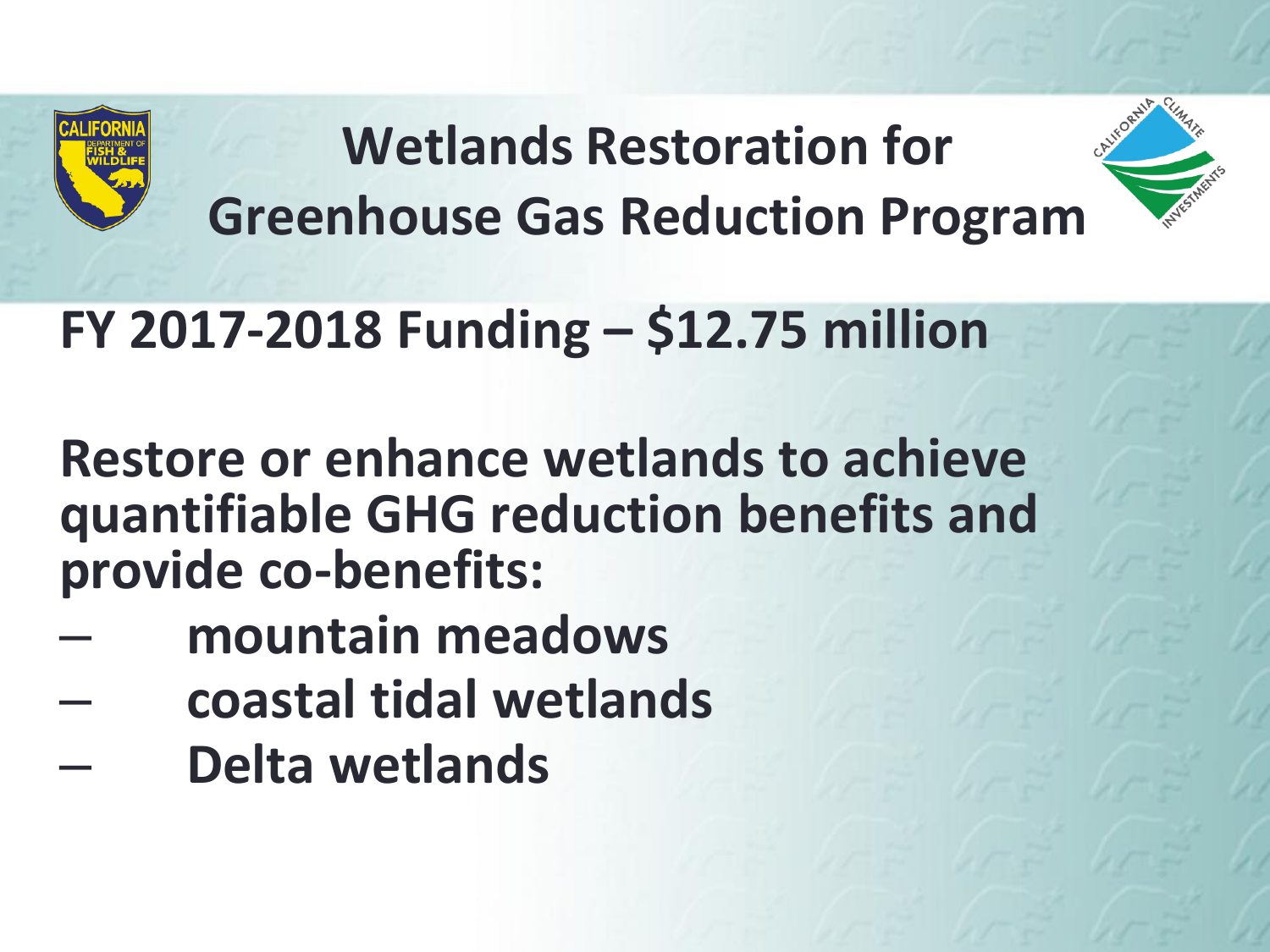

#### **Updates**

- **New Online Application System: CDFW WebGrants**
- **CARB Approved Quantification Methodologies**
- **GHG benefits must be maintained for 50 years, underpinned by CE or enforceable agreement**
- **Clarification of Qualifications and Licensed Professionals**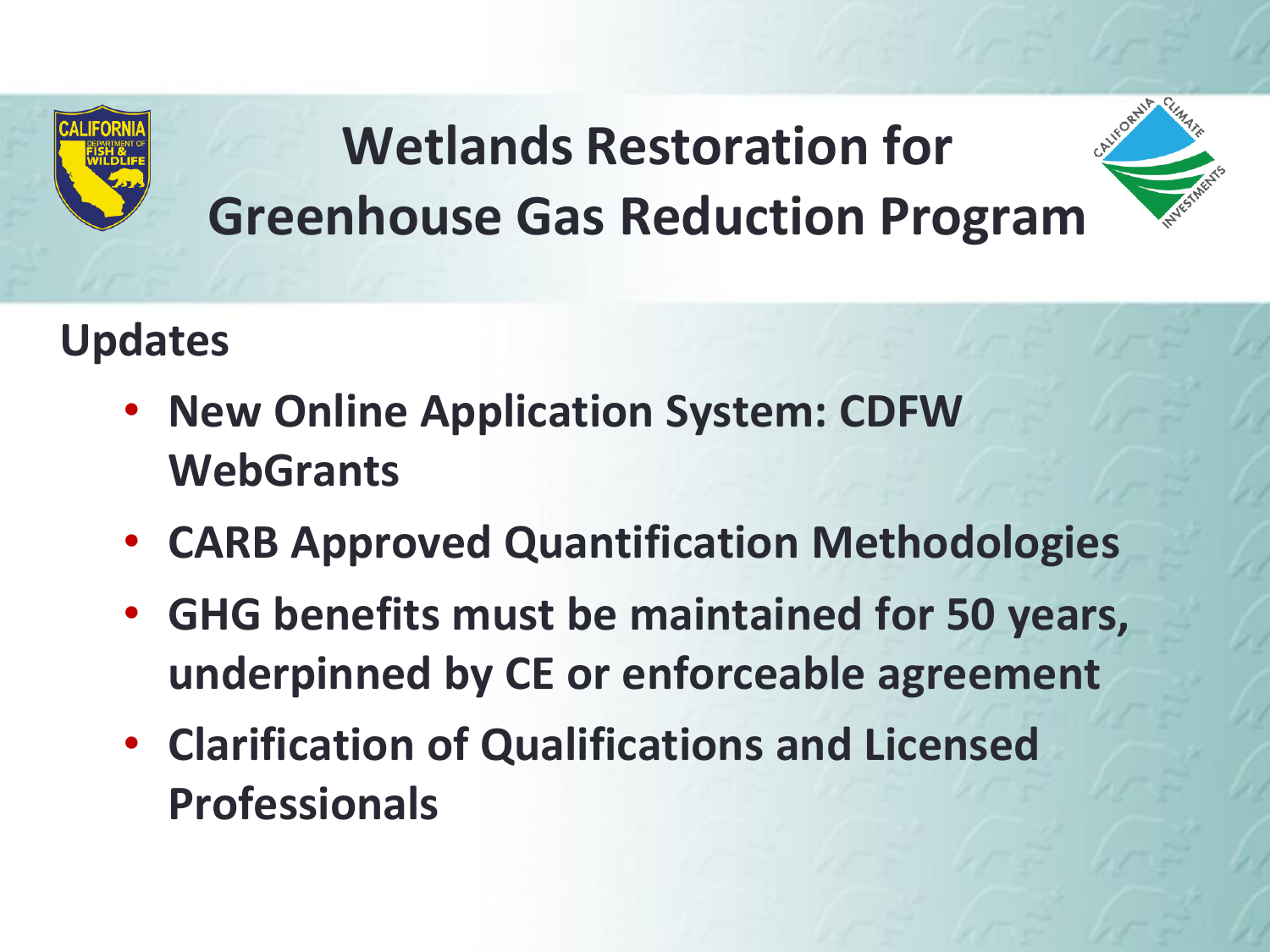

#### **Timeline**

- **Release Proposal Solicitation Notice - June 2018**
- **Application Workshop - June (varied dates & times, TBD)**
- **Proposals due - 4:00 PM, PDT July TBD**
- **CDFW Director approval and Award - November/December 2018**